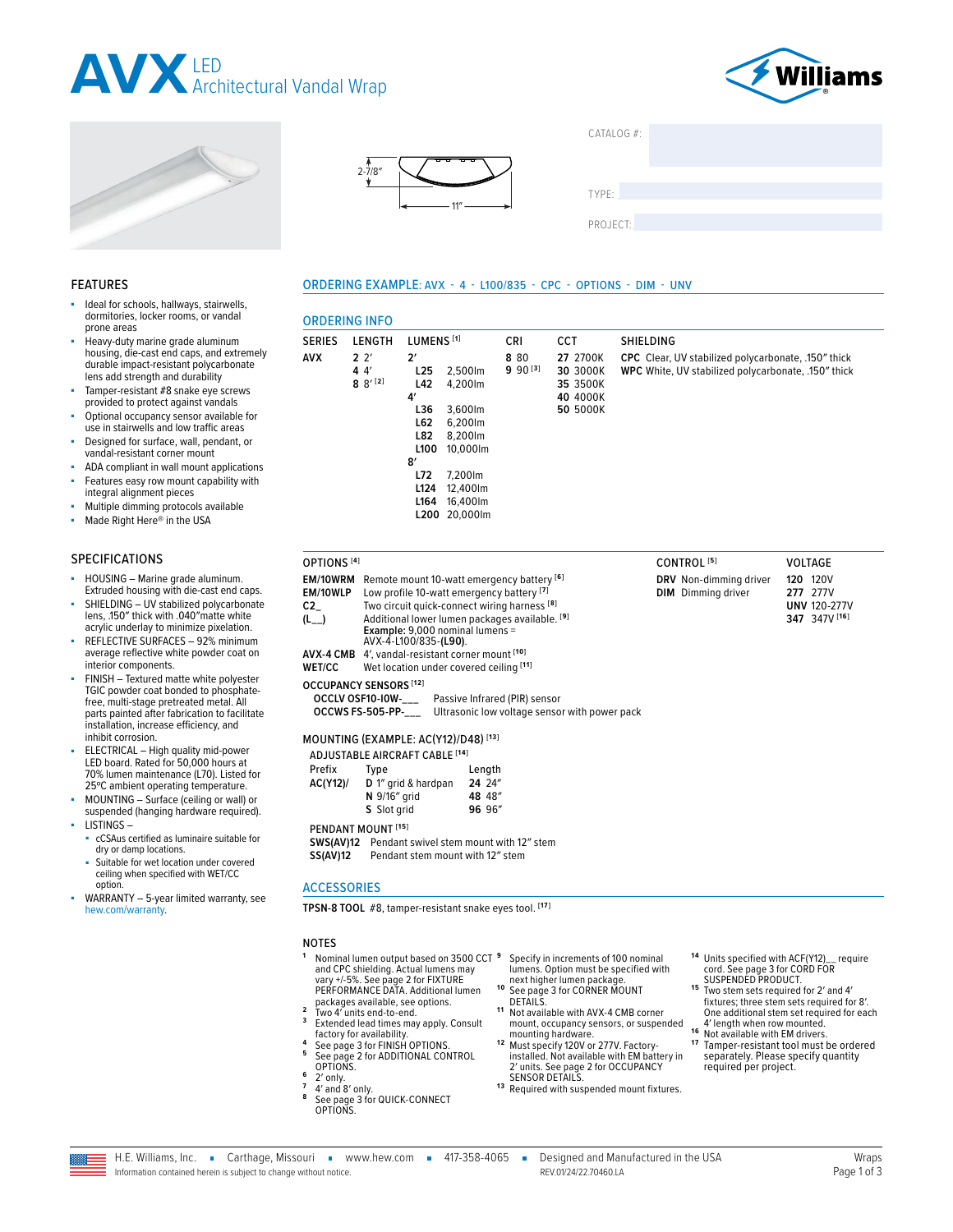# **AVX** LED<br>Architectural Vandal Wrap

#### <span id="page-1-0"></span>FIXTURE PERFORMANCE DATA

|                 | <b>LED PACKAGE</b> | <b>DELIVERED LUMENS</b> |                    | <b>WATTAGE</b> | EFFICACY (Im/W)    |             |
|-----------------|--------------------|-------------------------|--------------------|----------------|--------------------|-------------|
|                 |                    | <b>CLEAR (CPC)</b>      | <b>WHITE (WPC)</b> |                | <b>CLEAR (CPC)</b> | WHITE (WPC) |
| Ñ               | L25                | 2420                    | 1670               | 21             | 113                | 78          |
|                 | L42                | 4279                    | 2953               | 37             | 114                | 79          |
|                 | L36                | 3677                    | 2537               | 31             | 118                | 81          |
| $\dot{\vec{r}}$ | L62                | 6253                    | 4315               | 57             | 109                | 75          |
|                 | L82                | 8302                    | 5728               | 71             | 117                | 81          |
|                 | L100               | 9893                    | 6750               | 88             | 112                | 77          |
|                 | L72                | 7221                    | 4982               | 61             | 119                | 82          |
| $\infty$        | L124               | 12507                   | 8630               | 115            | 109                | 75          |
|                 | L164               | 16603                   | 11456              | 141            | 117                | 81          |
|                 | L200               | 20153                   | 13906              | 177            | 114                | 79          |

■ Photometrics tested in accordance with IESNA LM-79. Results shown are based on 25ºC ambient temperature.

■ Wattage shown is average for 120V through 277V input.<br>■ Results based on CPC shielding, 3500K, 80 CRI, actual lumens may vary +/-5%<br>■ Use multiplier table to calculate additional options.

**CANDLEPOWER DISTRIBUTION**

CANDLEPOWER DISTRIBUTION

#### PHOTOMETRY

**AVX-4-L62/835-CPC** Total Luminaire Output: 6253 lumens; 110 Watts | Efficacy: 57 lm/W | 80 CRI; 3500K CCT



| <b>VERTICAL</b> | <b>HORIZONTAL ANGLE</b> | <b>ZONAL</b> |            |               |
|-----------------|-------------------------|--------------|------------|---------------|
| <b>ANGLE</b>    | 0°                      | 45°          | $90^\circ$ | <b>LUMENS</b> |
| 0               | 2043                    | 2043         | 2043       |               |
| 5               | 2055                    | 2067         | 2083       | 196           |
| 15              | 1887                    | 2003         | 2110       | 569           |
| 25              | 1616                    | 1862         | 2105       | 861           |
| 35              | 1326                    | 1721         | 2053       | 1048          |
| 45              | 985                     | 1516         | 1882       | 1104          |
| 55              | 663                     | 1185         | 1508       | 987           |
| 65              | 395                     | 855          | 1110       | 765           |
| 75              | 149                     | 480          | 662        | 464           |
| 85              | 24                      | 199          | 337        | 205           |
| 90              | 6                       | 94           | 189        |               |

| SUMMARY | <b>ZONE</b> | <b>LUMENS</b> | % FIXTURE |
|---------|-------------|---------------|-----------|
|         | $0 - 30$    | 1627          | 26        |
|         | $0 - 40$    | 2676          | 43        |
| LUMEN   | $0 - 60$    | 4766          | 76        |
|         | $0 - 90$    | 6201          | 99        |
|         | $0 - 180$   | 6253          | 100       |

MULTIPLIER TABLE

3000K

 $4000K$ 

3500K

**80 CRI**

**90 CRI**

**UMPNI CUMMAN** 

**COLOR TEMPERATURE CCT CONVERSION FACTOR** 

2700K 0.97<br>3000K 0.99

3500K 1.00<br>4000K 1.03

5000K 1.06

2700K 0.80 3000K 0.82<br>3500K 0.83

4000K 0.86  $\overline{5000K}$  0.89

#### <span id="page-1-1"></span>ADDITIONAL CONTROL OPTIONS

Note: Lumen restrictions apply, consult product builder at hew.com/product-builder.

| <b>CATALOG NUMBER</b> | <b>DESCRIPTION</b>                                                                      |
|-----------------------|-----------------------------------------------------------------------------------------|
| <b>DRV</b>            | Driver prewired for non-dimming applications                                            |
| <b>DIM</b>            | Dimming driver prewired for 0-10V low voltage applications                              |
| DIM <sub>1</sub>      | 1% dimming driver prewired for 0-10V low voltage applications                           |
| <b>DIM LINE</b>       | Line voltage dimming driver (TRIAC and ELV compatible, 120V only)                       |
| <b>DIM TRC</b>        | Line voltage dimming driver (TRIAC compatible, 120V only)                               |
| SD40                  | 40% step-dimming driver                                                                 |
| SD50                  | 50% step-dimming driver                                                                 |
| DALI                  | DALI dimming driver                                                                     |
| LTE LINE              | Lutron Hi-lume 1% 2-wire dimming driver forward phase line voltage controls (120V only) |
| LDE1                  | Lutron Hi-lume 1% EcoSystem dimming LED driver                                          |
| <b>ELDO SOLOB</b>     | EldoLED Solodrive, 0.1% dimming driver for 0-10V controls                               |
| ELDO SOLOB DALI       | EldoLED Solodrive, 0.1% dimming driver for DALI controls                                |
| ELDO ECO1             | EldoLED Ecodrive, 1% dimming driver for 0-10V controls                                  |
| ELDO ECO1 DALI        | EldoLED Ecodrive, 1% dimming driver for DALI controls                                   |

### <span id="page-1-2"></span>OCCUPANCY SENSOR DETAILS



Information contained herein is subject to change without notice.